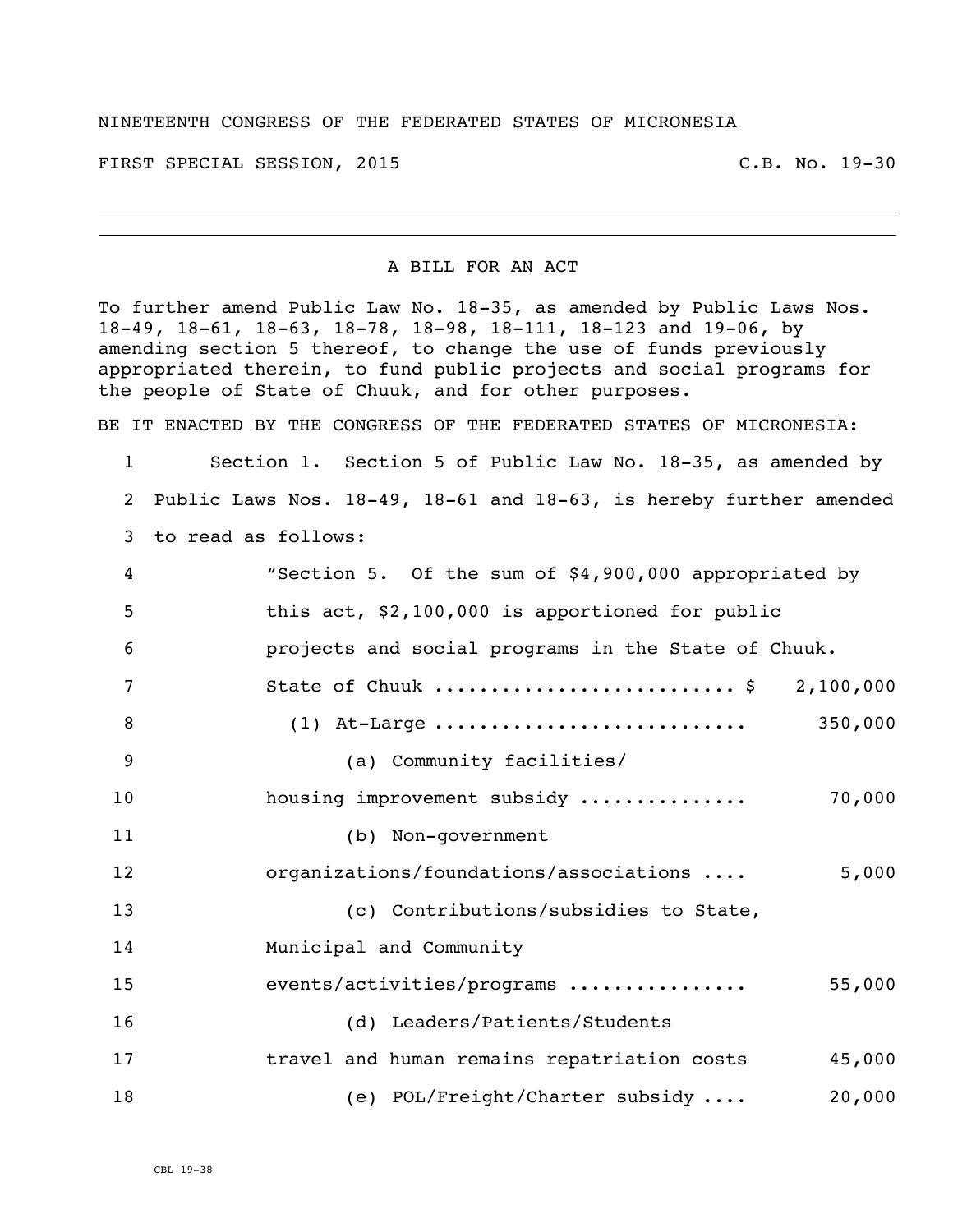| $\mathbf{1}$   | (f) Municipal government subsidy  \$      | 25,000  |
|----------------|-------------------------------------------|---------|
| $\overline{c}$ | Fishing projects<br>(g)                   | 40,000  |
| 3              | Land transportation<br>(h)                | 25,000  |
| 4              | Women's Home Economic<br>(i)              |         |
| 5              | Program/Projects                          | 25,000  |
| 6              | (j) Municipal facilities                  |         |
| 7              | construction/improvement subsidy          | 30,000  |
| 8              | (k) Social Security premium obligation    | 10,000  |
| 9              | (2) Election District No. 1               | 350,000 |
| 10             | (a) Municipal subsidy                     | 50,000  |
| 11             | (b) Mortlock Island Development           |         |
| 12             | Authority                                 | 40,000  |
| 13             | (c) Lien Naufich Subsidy                  | 65,000  |
| 14             | (d) Housing/Multipurpose buildings        |         |
| 15             | renovation and improvement                | 55,000  |
| 16             | (e) Renewable Energy and                  |         |
| 17             | Communication system                      | 25,000  |
| 18             | (f) Health, Education and                 |         |
| 19             | Sanitary projects                         | 30,000  |
| 20             | (g) Roads, airports and related           |         |
| 21             | projects                                  | 25,000  |
| 22             | (h) Faith-walk Christian College subsidy  | 10,000  |
| 23             | (i) Caroline Christian Pastoral Institute | 10,000  |
| 24             | (j) Youth, community and traditional      |         |
| 25             | programs, events and activities           | 30,000  |
|                |                                           |         |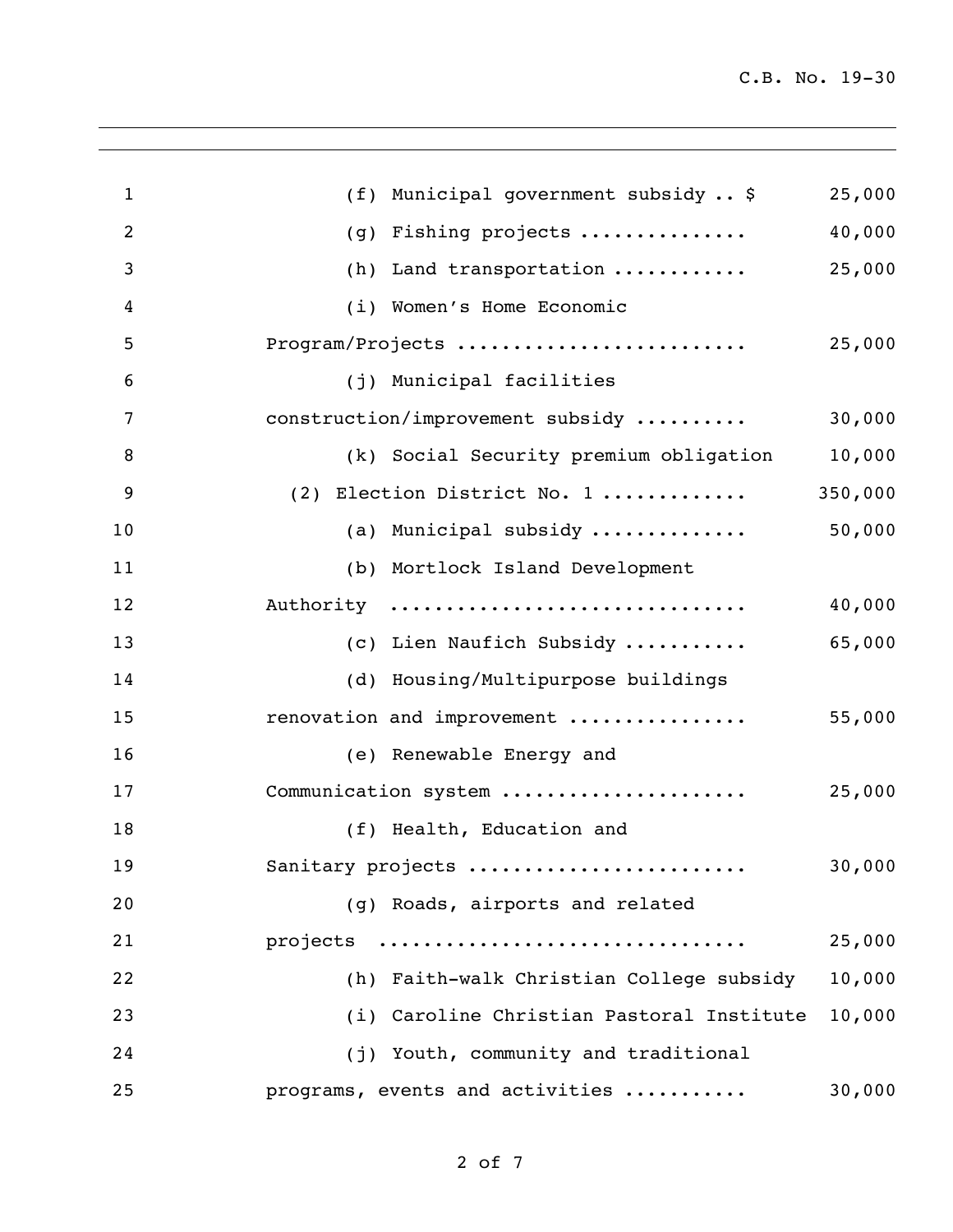| $\mathbf{1}$   | $(k)$ Training program $-$                                      |         |
|----------------|-----------------------------------------------------------------|---------|
| $\overline{2}$ | Election District No. 1  \$                                     | 5,000   |
| 3              | (1) Subsidy for Lien Pwakii                                     | 5,000   |
| 4              | (3) Election District No. 2                                     | 350,000 |
| 5              | (a) Housing Rehabilitation                                      | 100,000 |
| 6              | (b) Fishing project                                             | 60,000  |
| 7              | (c) Constituents outreach program                               | 35,000  |
| 8              | (d) Contribution Hawaii/                                        |         |
| 9              | Guam Associations                                               | 30,000  |
| 10             | (e) Human Repatriation of human remain                          |         |
| 11             | (funeral and travel expenses)                                   | 13,000  |
| 12             | (f) [Weno Goodwill Game]                                        |         |
| 13             | travel needs                                                    | 10,000  |
| 14             | (g) Food Security                                               | 30,000  |
| 15             | (h) Weno Election Commissioner's office                         | 5,000   |
| 16             | (i) Administrative cost/office                                  |         |
| 17             | rental for Election district No. 2                              | 45,000  |
| 18             | (j) Students financial assistance                               |         |
| 19             | (outstanding debts) $\ldots \ldots \ldots \ldots \ldots \ldots$ | 20,000  |
| 20             | (k) Contribution to the goodwill                                |         |
| 21             | games in Guam                                                   | 2,000   |
| 22             | (4) Election District No. 3                                     | 350,000 |
| 23             | (a) Fishing project                                             | 80,000  |
| 24             | (b) Housing/community                                           |         |
| 25             | facilities rehabilitation                                       | 70,000  |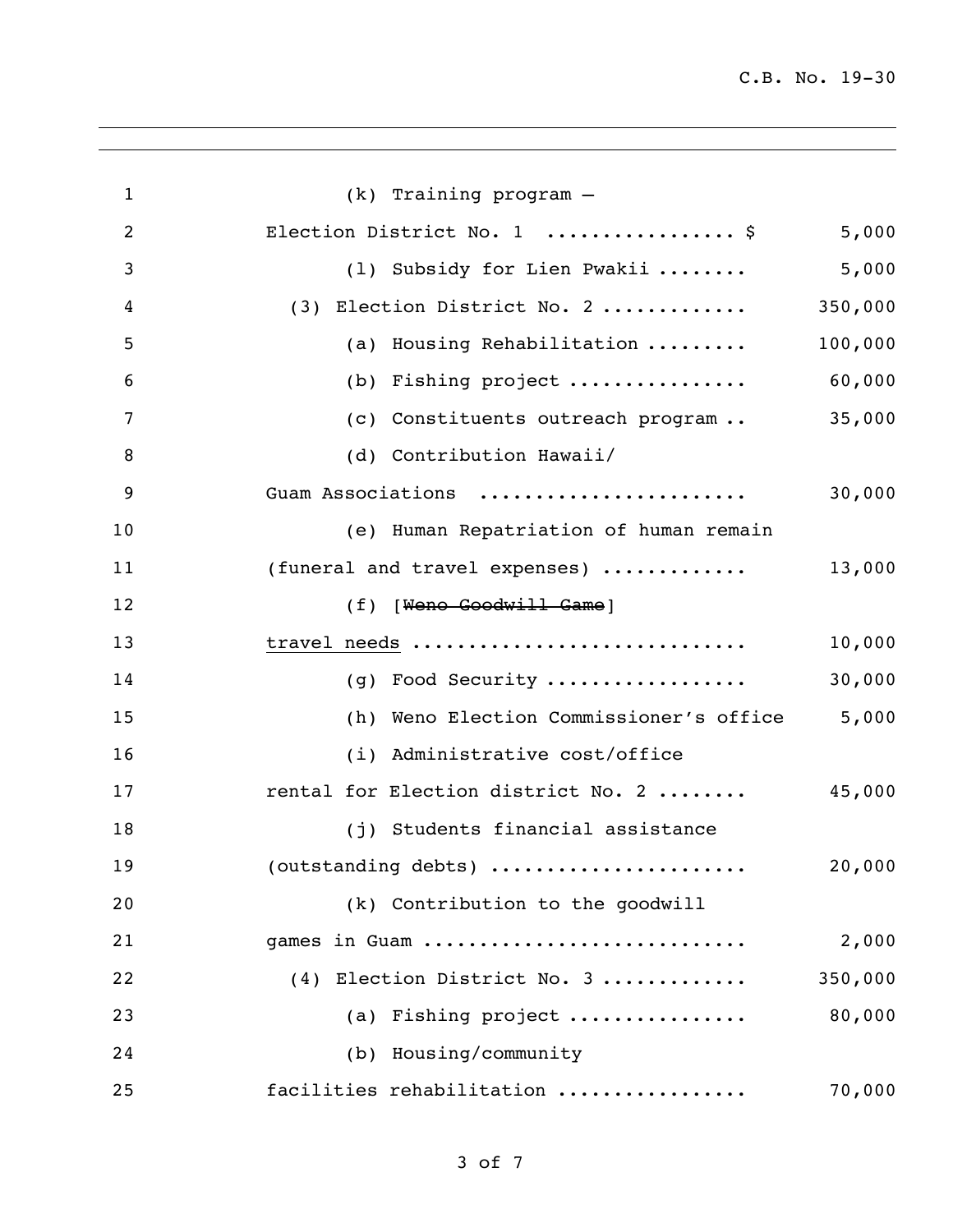C.B. No. 19-30

| $\mathbf{1}$   | (c) Food security and relief                         |
|----------------|------------------------------------------------------|
| $\overline{c}$ | assistance subsidy  \$<br>20,000                     |
| 3              | (d) Repatriation of human                            |
| 4              | remain and associated costs<br>15,000                |
| 5              | 15,000<br>(e) Vehicle purchase                       |
| 6              | (f) Administrative support and                       |
| 7              | services for Southern Namoneas Development           |
| 8              | Authority<br>20,000                                  |
| 9              | (g) Office rental for Southern                       |
| 10             | 10,000<br>Namoneas Development Authority             |
| 11             | (h) School site land purchase                        |
| 12             | payment<br>10,000                                    |
| 13             | (i) Soput/Nepeche/Pisinkos                           |
| 14             | facilities rehabilitation<br>10,000                  |
| 15             | 3,000<br>(j) Nenon Sputiw dispensary renovation      |
| 16             | (k) Students/Leaders/patients                        |
| 17             | referral travel needs<br>15,000                      |
| 18             | (1) Roads/bridges/seawalls                           |
| 19             | beautification - Wiras Chun Tonowas<br>5,000         |
| 20             | (m) Roads/bridges/seawalls                           |
| 21             | beautification - Nepisor Pukou Nukanap Uman<br>5,000 |
| 22             | Municipal governments' subsidy.<br>20,000<br>(n)     |
| 23             | 20,000<br>(o) Constituents outreach program          |
| 24             | Nechap/Chun basketball<br>(p)                        |
| 25             | court supplemental<br>2,000                          |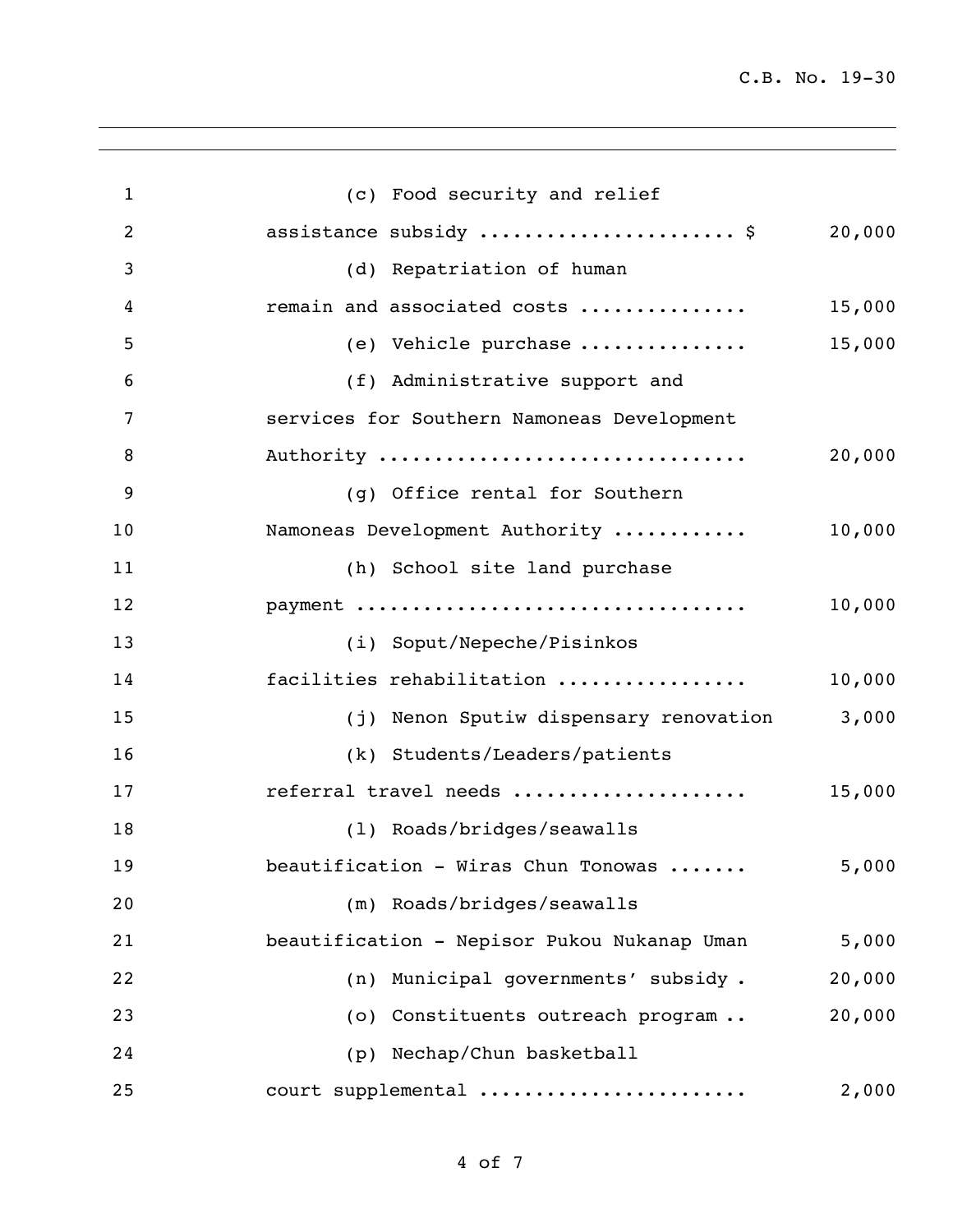| $\mathbf{1}$   | (q) Municipal/community                           |
|----------------|---------------------------------------------------|
| $\overline{c}$ | events/activities/ programs  \$<br>5,000          |
| 3              | (r) Farmers seedling and labor                    |
| 4              | obligation subsidy<br>5,000                       |
| 5              | 5,000<br>(s) Students financial assistance        |
| 6              | (t) Community health project and                  |
| 7              | 5,000<br>water improvement subsity                |
| 8              | (u) Markets and Handy craft                       |
| 9              | shops subsidy<br>5,000                            |
| 10             | 5,000<br>(v) Sewing project subsidy               |
| 11             | 350,000<br>(5) Election District No. 4            |
| 12             | 50,000<br>(a) Fishing Project Subsidy             |
| 13             | 40,000<br>(b) Low Income housing subsidy          |
| 14             | 40,000<br>(c) Farming Project Subsidy             |
| 15             | 20,000<br>Sewing Project<br>(d)                   |
| 16             | 20,000<br>Municipal Subsidy<br>(e)                |
| 17             | 40,000<br>Youth Activities and Programs<br>(f)    |
| 18             | Medical referral and<br>(q)                       |
| 19             | repatriation of human remains<br>20,000           |
| 20             | (h) Students/Farmers Land                         |
| 21             | transportation<br>20,000                          |
| 22             | (i) Road improvement and Beautification<br>20,000 |
| 23             | Humanitarian assistance Subsidy<br>25,000<br>(j)  |
| 24             | (k) Students assistance Subsidy<br>15,000         |
| 25             | (1) Administrative cost for FDA<br>15,000         |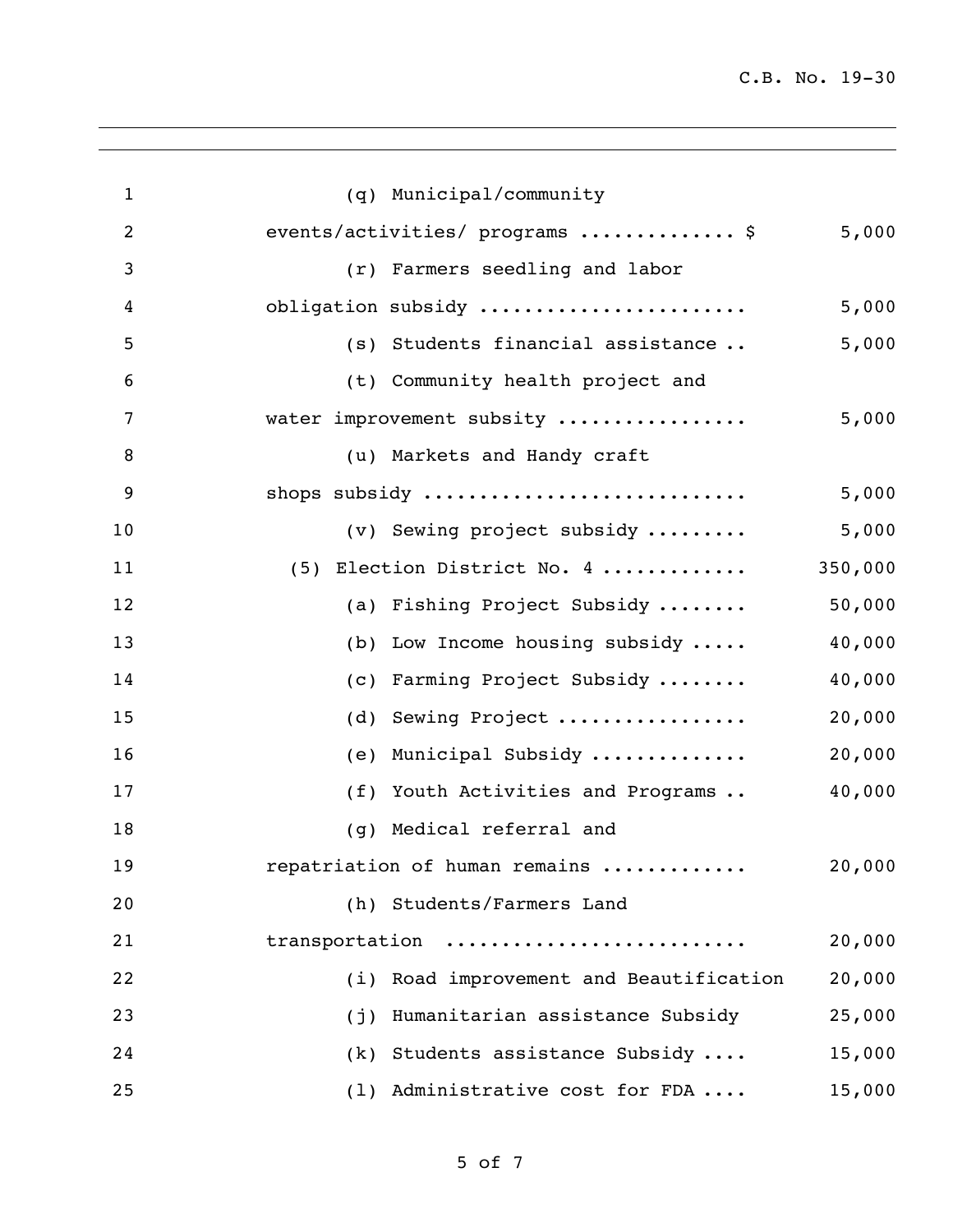| $\mathbf{1}$ | $(m)$ Fiber boat repair  \$                | 10,000  |
|--------------|--------------------------------------------|---------|
| 2            | (n) Solar System                           | 15,000  |
| 3            | (o) Water Project                          | $-0-$   |
| 4            | (6) Election District No. 5                | 350,000 |
| 5            | (a) Boat purchase and related              |         |
| 6            | expenses (travel and POL)                  | 60,000  |
| 7            | (b) Administrative cost for                |         |
| 8            | Election District No. 5                    | 75,000  |
| 9            | (c) Freight, POL and/or charters           | 30,000  |
| 10           | (d) Project site rental/lease              | $-0-$   |
| 11           | (e) Students financial assistance          | 20,000  |
| 12           | (f) Northwest passengers boat              |         |
| 13           | operation and/or repair                    | $-0-$   |
| 14           | (g) Fishermen Revolving Fund               |         |
| 15           | for Northwest islands                      | $-0-$   |
| 16           | (h) Fish sales revolving fund              | 15,000  |
| 17           | (i) Business startup costs                 | 30,000  |
| 18           | $(j)$ Water tanks                          | 1,000   |
| 19           | (k) Contractual services for Northwest     |         |
| 20           | passenger boat operation managers and crew | 44,000  |
| 21           | (1) Land purchase for Northwest Islands    |         |
| 22           | Development Authority                      | 25,000  |
| 23           | Ice making machine<br>(m)                  | 30,000  |
| 24           | (n) Patients' travel and medical           |         |
| 25           | treatment costs                            | 15,000  |
|              |                                            |         |